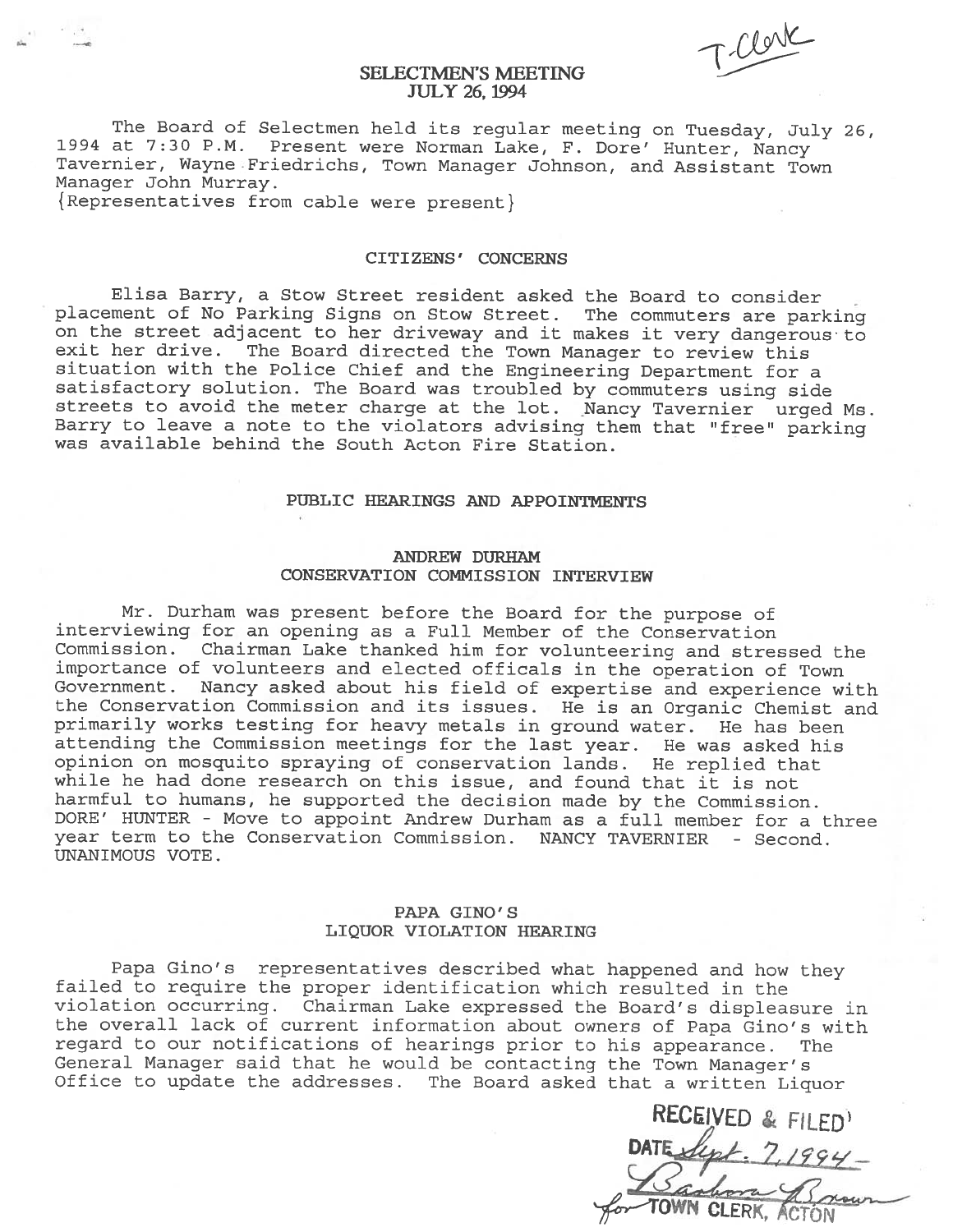policy be submitted to the Town for their liquor license file and warned that any other violations could result in <sup>a</sup> suspension or revocation of their license. DORE' HUNTER - Move to direct the Town Manager to send <sup>a</sup> letter to the license holder of Papa Gino's expressing the Board's displeasure with what happened and warning that if it happened again, there would be <sup>a</sup> revocation or suspension of the license. NANCY TAVERNIER - Second. UNANIMOUS VOTE.

<sup>A</sup> copy of <sup>a</sup> written Liquor Policy as well as the Corporation's policy on training and regulations for the Town file and the proper name and address of the Corporation and contact person was also requested.

#### CONSENT CALENDAR

F. DORE' HUNTER - Moved to accep<sup>t</sup> the Consent Calendar with the addition of accepting <sup>a</sup> check in the amount of \$25.00 for the Acton Emergency Management Agency. NANCY TAVERNIER - Second. UNANIMOUS VOTE.

# SELECTMEN'S BUSINESS

61A CHOATE LAND - The Board discussed the proposed offer. Don outlined the issues surrounding this preliminary offer. The Board after reading staff comments and discussing the options decided that the Town would not be interested at this time at full market rate. NANCY TAVERNIER - Moved to take no action at Market Value at this time, reserving the right if the price drops substantially to again consider options. DORE' HUNTER - Second. UNANIMOUS VOTE.

KELLY'S CORNER - Nancy Tavernier and Wayne Friedrichs volunteered to participate. In the event that only one member is allowed, Nancy will serve as an alternate to Wayne.

COMMUTER LOT - Nancy updated the Board on her recent conversations with Hugh Lauer from Concord regarding the Commuter Line. She was very excited with his proposal to use already owned State land in Littleton for the parking facility and his urging to update the current tracks from Acton to Littleton instead of second tracking. Nancy asked Don to expan<sup>d</sup> on the issues surrounding the S.A. Bridge. Don said that to pu<sup>t</sup> <sup>a</sup> grade crossing at that location would require tremendous construction and leave many homes up on cliffs in order to achieve the correct grade. In addition, approximately 22,000 vehicles cross that bridge daily and would conflict with the commuter trains.

#### TOWN MANAGER'S CONCERNS

Draft Tip - Don updated the Board on the status of the draft. We have received confirmation that the South Acton Bridge will be in the FY95 category. Wetherbee Street Bridge, signalization of High are also listed. DORE' HUNTER - Moved to suppor<sup>t</sup> the draft. NANCY TAVERNIER - Second. UNANIMOUS VOTE.

TAG GRANT - Don updated the Board on the recent rejection received from ACES regarding the Town's joint participation in the gran<sup>t</sup> application for DEP Tag Grant Funds.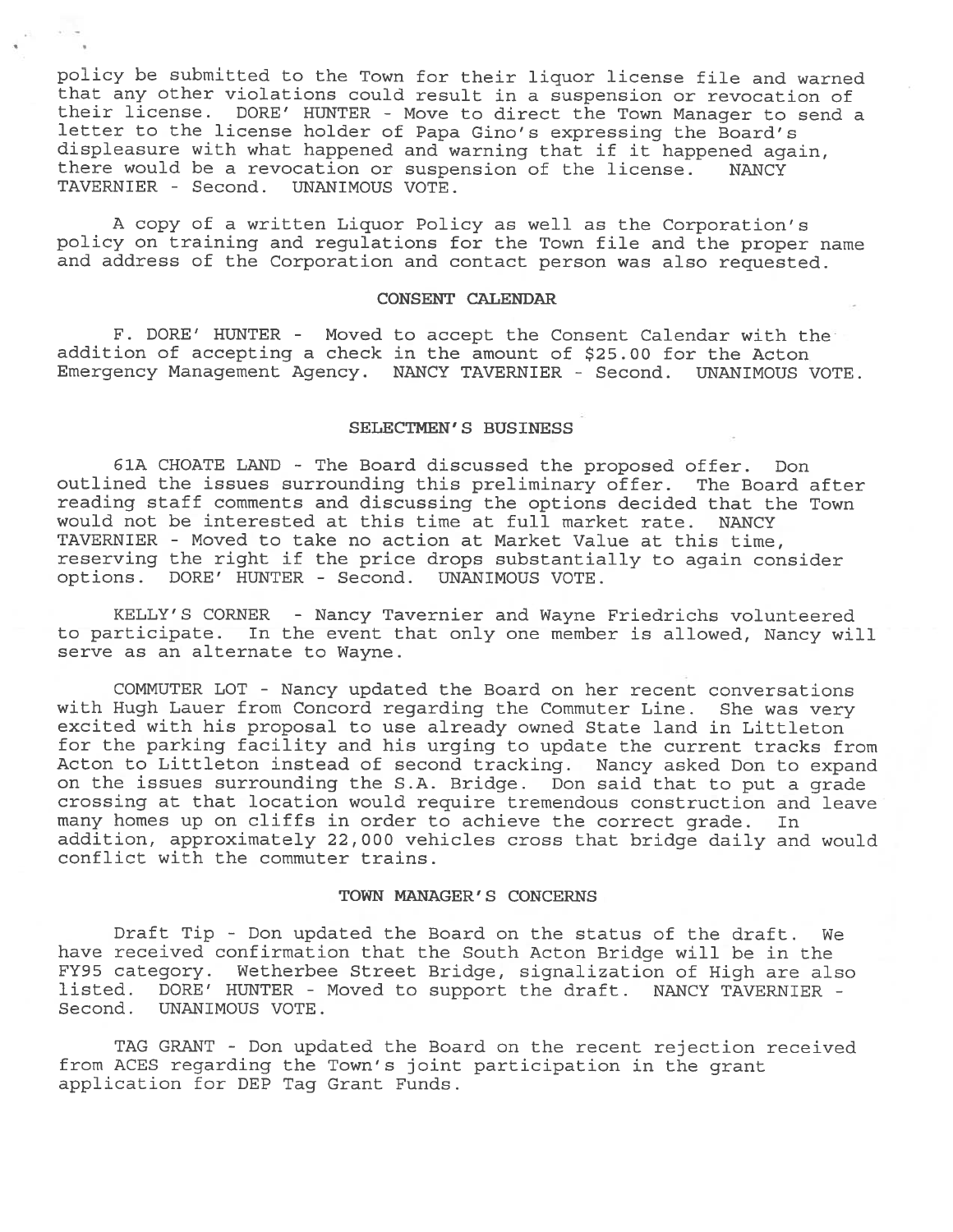LOTTERY AID - Dore' asked for <sup>a</sup> translation of the recent document received from DOR. Don felt that they are reducing their take of the funds from the Lottery Aid, however, they will take away from other sources to balance the aid.

## EXECUTIVE SESSION

The Board voted to go into Executive Session for the purpose of discussing possible litigation and strategy.

Roll call was taken - All AYES

The Board adjourned into Executive Session at 9:00 P.M.

velenier Clerk

Date

Christine M Jov Recording Secty. cmjWll- (542)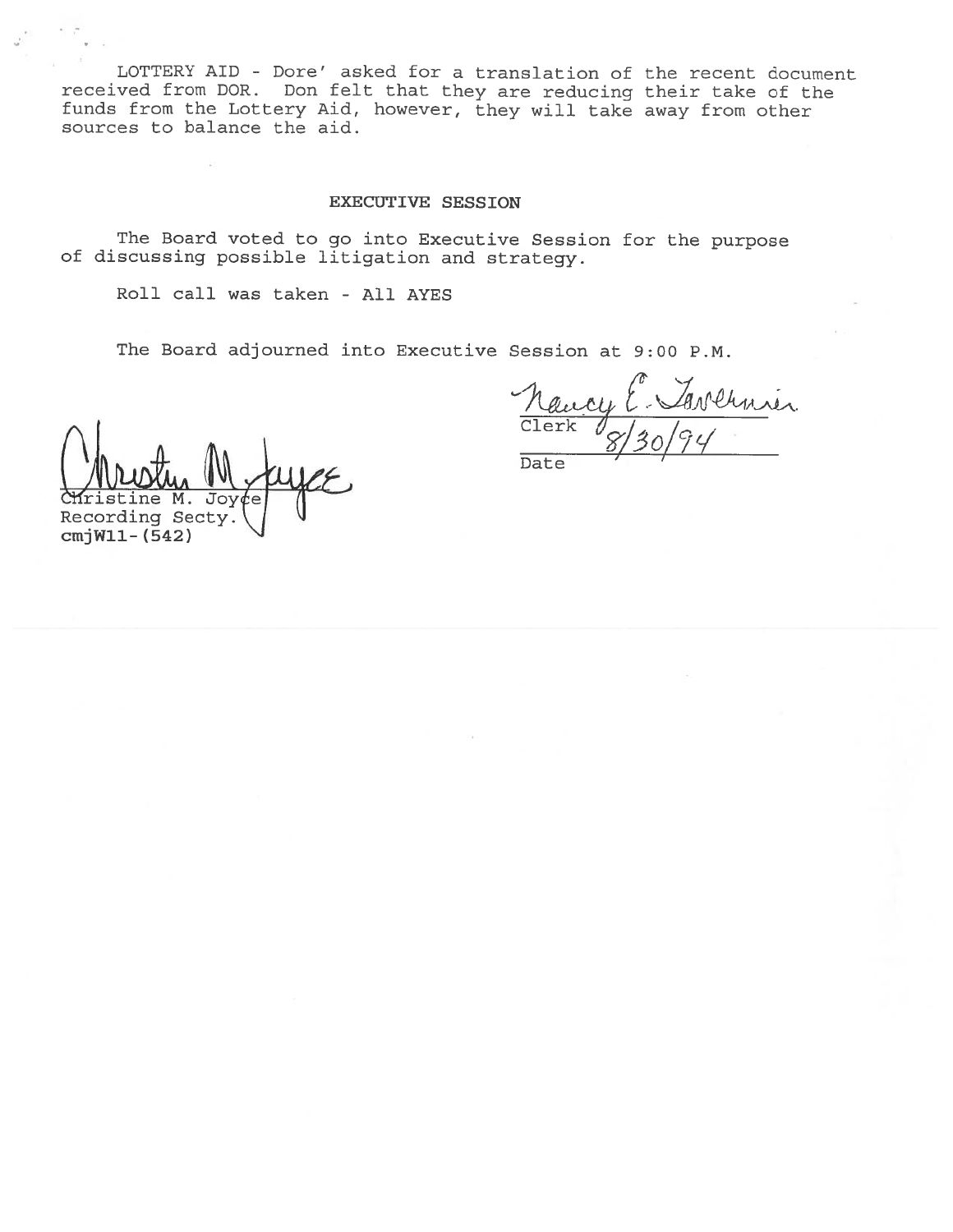JULY 22, 1994

TO: Board of Selectmen

FROM: NORMAN D. LAKE, Chairman

SUBJECT: SELECTMEN'S REPORT

######################################################################

## AGENDA

## ROOM 204

## JULY 26, 1994

- I. CITIZEN'S CONCERNS
- II. PUBLIC HEARINGS & APPOINTMENTS
- 1. 7:35 CONSERVATION COMMISSION INTERVIEW ANDREW DURHAM Enclosed please find Mr. Durham's Citizen Resource Sheet and Information forwarded from VCC for Board review.
- 2.  $\frac{1}{2}$ :45 PAPA GINO'S Liquor license violation review.

## III. SELECTMEN'S BUSINESS

- 3. 61A Choate Offer Enclosed <sup>p</sup>lease find staff comment regarding Ms. Choate's preliminary notification of her intent to remove land held by her from 61A status for Board discussion.
- 4. Kelley's Corner The Planning Board seeks to have the Board of Selectmen represented on this Planning Committee
- IV. CONSENT AGENDA
- 5. ACCEPT MINUTES -Enclosed Please find the Minutes from June 21st for Board approval.
- 6. ANTIQUE SHOW -Enclosed <sup>p</sup>lease find <sup>a</sup> request from the Acton from the Service League of the Acton Congregational Church for their Annual Antique Show to be held on October 14 and 15 for Board action.
- 7. ACCEPT GIFT Enclosed please find a request from the Friends of the Acton Arboretum to accept <sup>a</sup> one hundred foot section of boardwalk at the Arboretum for Board action.
- 8. FEE WAIVER Enclosed please find <sup>a</sup> request for Fee Waiver from the School Street Sidewalk Committee for Board action.